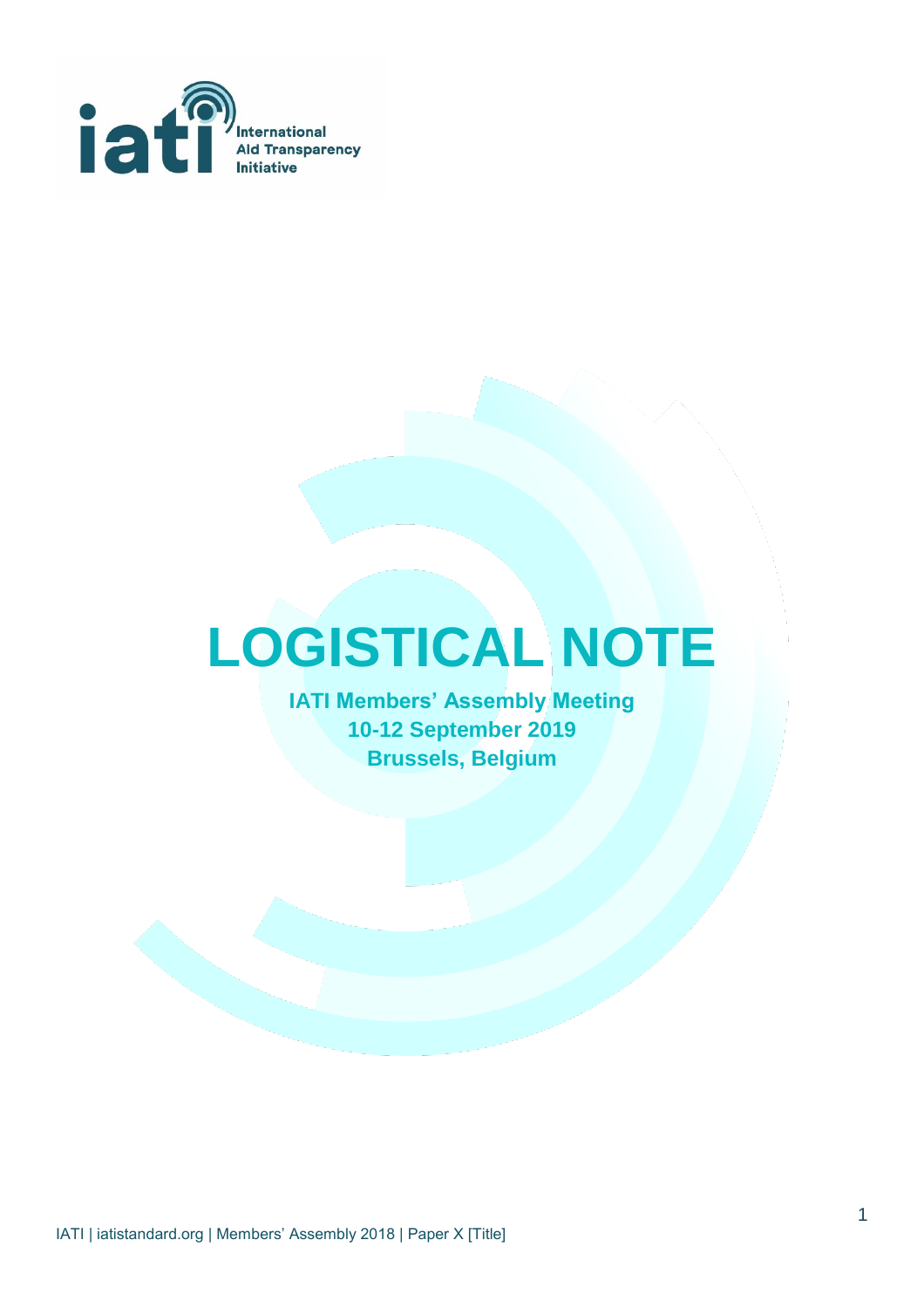

## **Venue**

The main venue for the Members' Assembly meetings is the **European Commission VM-2 building**, Rue Van Maerlantstraat 2,1000 Brussels, Belgium. It is [located](https://goo.gl/maps/mk2XE1Pcb2poVwPv7) in the center of Brussels: the nearest Metro Stations are the Maelbeek and the Shuman Station and the nearest train station, the Bruxelles-Shuman. The VM-2 will host the plenary meetings on September 11 and 12, as well as the partner country caucus meeting and introduction to IATI session on September 10.

In addition, on caucus day afternoon, September 10, additional meeting rooms have been made available at the office of the **European Investment Bank**, Rond-point Robert Schuman 6, 1040 Brussels, Belgium for the other caucus meetings.

The two locations are within walking distance, 650 apart with an estimated 9 minute walk from one to the other.



## **Badge collection**

In order to avoid congestion at the entrance, initial badge collection will take place on September 10 from 12:00 pm to 4:00 pm and on September 11, from 8:00 am to 10:30 am in the lobby of European Commission VM-2 building, Rue Van Maerlantstraat 2,1000 Brussels. Take note that for security reasons, you will not be allowed inside the meeting venue without a valid conference badge.

Please note that badge collection will take place **only at the European Commission VM-2 building during indicated timings.**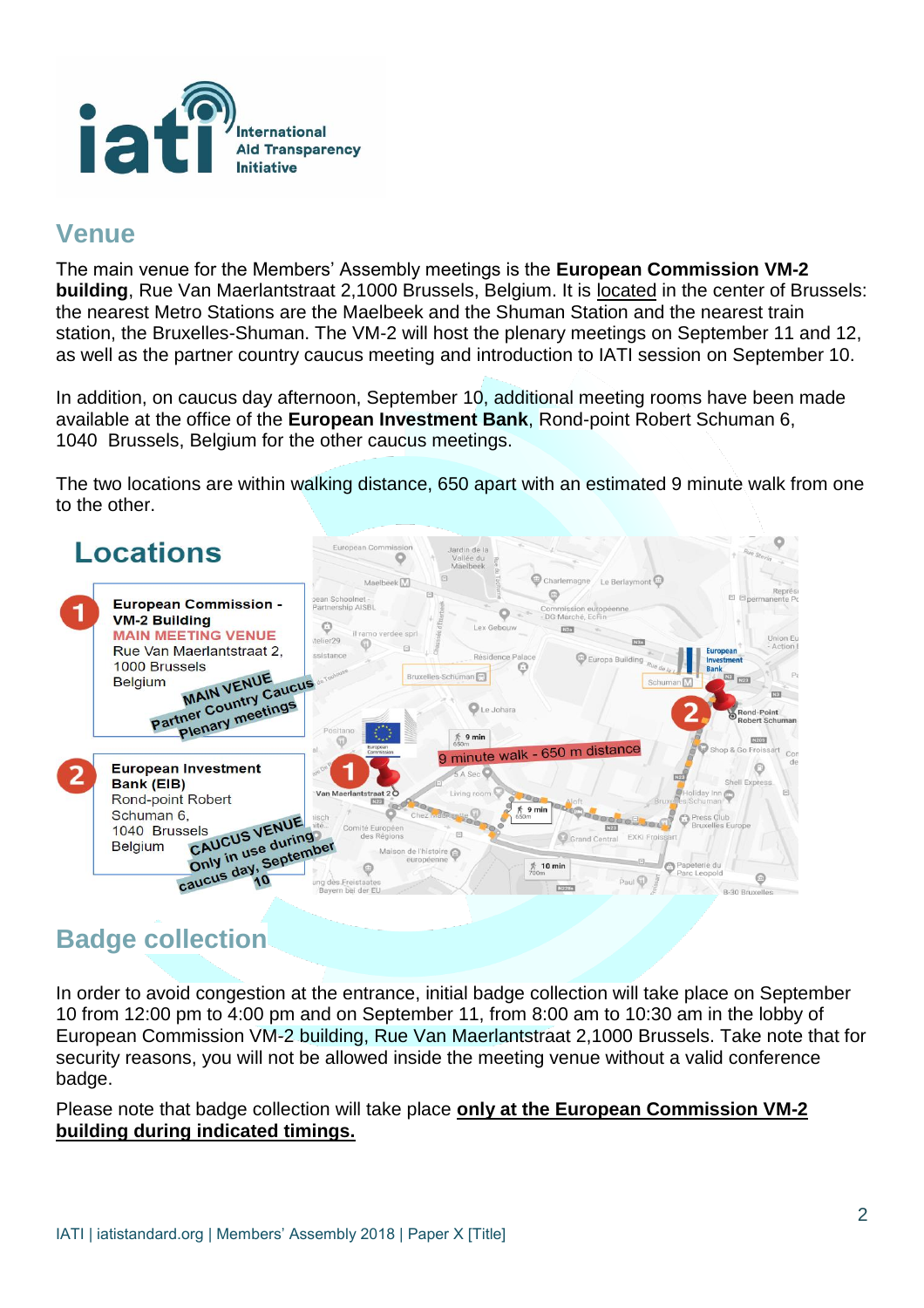

## **Security requirements**

To gain access to the meeting facilities, only those who registered will be issued badges. Please wear your badges visibly at all times during all conference activities. In addition to your conference badge, please carry your official photo identification at all times.

Please note that all visitors to European Commission premises are required to also register for an e-Pass. Please therefore provide the requested information, including your date of birth and passport or national EU photo ID card number on the [e-Pass registration form](https://iati.typeform.com/to/aSrRcK) **by Wednesday August 21** so that IATI can work with the meeting hosts to facilitate this process centrally**.**

**Do note:** If you do not [pre-register for an e-Pass,](https://iati.typeform.com/to/aSrRcK) you will need to register in person on the first day you attend meetings in the VM-2 building (VM2, Rue Van Maerlantstraat 2, 1000 Brussels, Belgium), from 8:00 am onwards.

Please allow a minimum of one 30 minutes for e-Pass processing time.

Room capacity is limited on Caucus Day and organisations that have registered more than one attendee for the MA are asked to nominate just one representative for the donors and CSO caucus meeting, and to let us know who that will be (email: [mariamo@unops.org\)](mailto:mariamo@unops.org).

Please be advised that metal detectors and x-ray equipment are located at entry points to the meeting venue, and that all participants will be screened each time they enter the area. You are advised to only carry necessary items with you to avoid long delays at security checkpoints and to allow for 30 minutes in the morning of the meetings. We apologize for any inconvenience these security measures may cause, and wish to emphasize that they are taken for the security of all those attending the conference.

### **Meeting arrangements**

#### **Refreshments:**

Coffee, tea and snacks will be provided during the coffee breaks in the lobby area of the meetings on all days. Lunches on main meeting days (September 11-12) will be served in the main meeting venue, the VM-2 building. Vegetarian options will be available.

#### **Conference Language:**

The working language of the Members' Assembly Meeting is English. French interpretation will be provided throughout the main plenary session as per the final programme. All official documents will be provided in English and French.

#### **Internet Access:**

Wi-Fi access will be available in the meeting rooms.